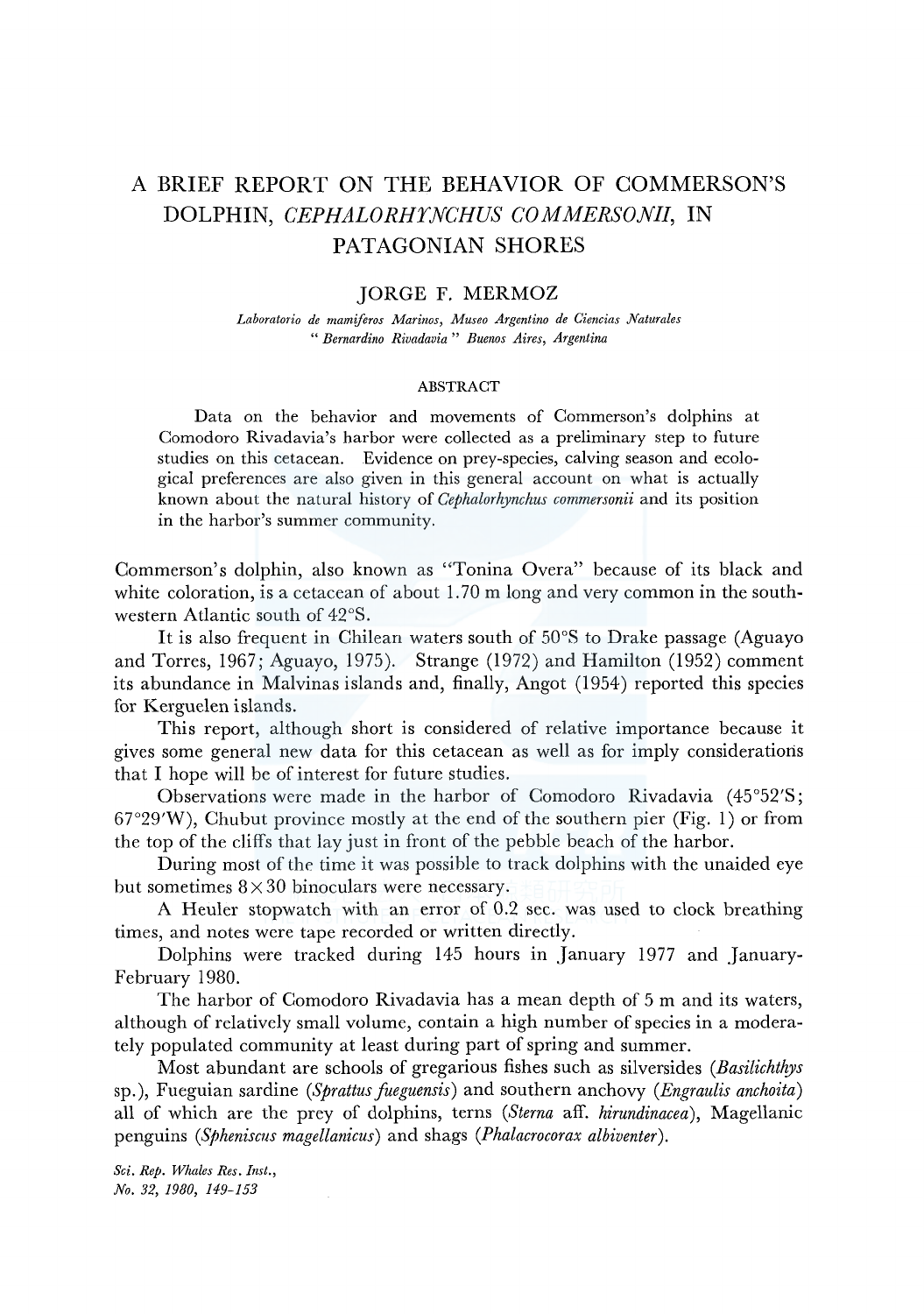150 MERMOZ

There are great kelp beds, especially near the northern pier where Commerson's dolphin appears to be most of the time.

Tidal difference in the area is of about 4-5 m and nothing is known about how this might influence the movements of dolphins. Another disturbance for the cetaceans are long lasting oil patches left in the harbor by tankers and other ships.

Commerson's dolphin usually swims at moderate speeds, about 6-7 knots. When feeding they reach higher speeds and perform several kinds of breaches.



Fig. 1. General view of the harbor area of Comodoro Rivadavia, and its position in Argentine shores.

Generally, movements of this species seem similar to those described by Moreno (1892) who named it *Lagenorhynchusfioweri.* From the end of the southern pier it was possible to track with detail this cetacean's slow breathing movements, which are altered when the animal swims at higher speeds, which it frequently does. *C. commersonii* surfaces at an angle of 45°, the tip of the snout first, and then it bends the head backwards, breathes, and then goes underwater with the body curved so that immediately after each breath the dorsal fin is above water, then the animal submerges and the flukes do not come out of the water.

Tracking Commerson's dolphin is very difficult for they usually remain submerged for 15-20 seconds, during which time they swim in a very erratic course, so it is not easy to tell where they will emerge.

From the top of the cliffs dolphins can be seen swimming at a depth of I or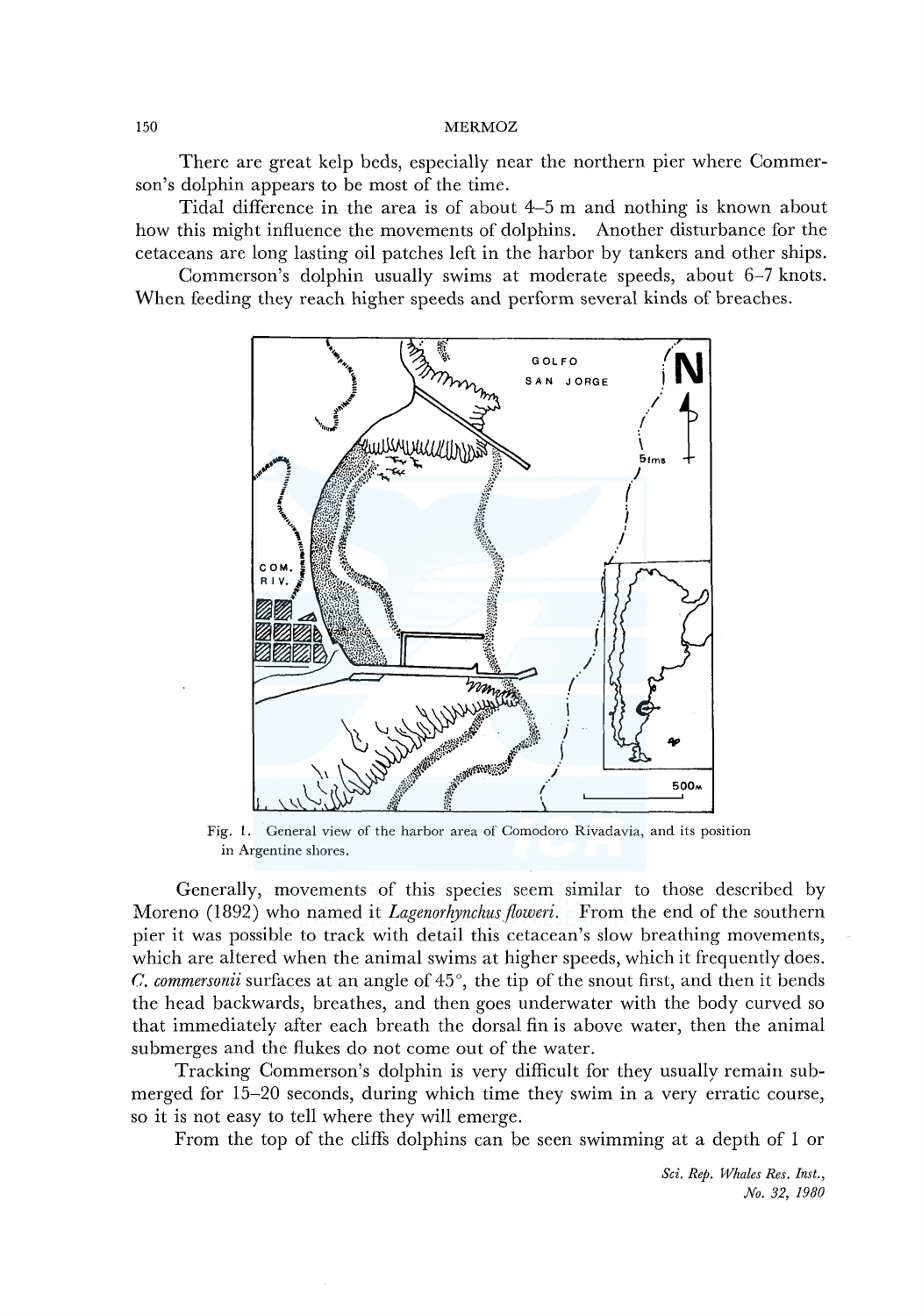1.5 meters, rarely in straight line.

Dolphins were seen in the harbor every day, mainly at the northern pier and the kelp beds. They usually search for fish, two or three meters from shore, and the same distance from the end of the southern pier, where they have been seen at only half a meter when pursuing a school of fish together with Magellanic penguins. These animals also jump very often, making all kinds of breaches. During field studies in 1980 we saw few of them but in the previous season the maximum recorded was 65-70 breathes made by 6 dolphins in only 17 minutes on 9 January 1977 (1317 hs, local time).

In general, a group of Commerson's dolphins breathes two or three times and then they all submerge almost at the same time.

The range of 93 breathing times recorded for several adult dolphins ran from 1 sec. to 1 min. 37 sec.  $(\bar{x}: 14.2 \text{ sec}, SD: 18, 1 \text{ sec.})$  and 54 for calves: from 1 sec. to 48 sec.  $(\bar{x}: 12, 6 \text{ sec}, SD: 11, 6 \text{ sec.}).$ 

We recorded 52 interbreathing times from a captive pair of adult dolphins for several days in an artificial pool which extended from 3 sec. to 23 sec. with a mean of 14.8 sec and a standard deviation of 15.l sec, six hours after their capture, which is in accordance with breathing times recorded in free-living animals. The simultaneous inmersions of both cetaceans, and the almost imperceptible difference between them when this was not the case, was also seen in the pool.

Inhalation follows exhalation without an intertime. The spout is not visible even at close range.

*Cephalorhynchus commersonii* usually swims in groups of 2 to 4 animals although schools of 6-7 animals are seen. The greatest group sighted in the harbor of Comodoro Rivadavia was one of about 20 adult dolphins and 11 calves on 25 January 1977 (1500 hs, local time). They also congregate in higher numbers when swimming at the bow of a ship.

This schooling behavior is similar with that described by Baker (1978) for *Cephalorhynchus hectori* in New Zealand waters, and mainly by Aguayo (1975) for *C. commersonii.* 

The dolphins are often in several groups of three or four that move as independent unities for a long time. We cannot say if these groups form part of a larger stock.

Almost nothing is known about the social behavior of this species. On the side of an adult male 1.58 m long captured on February 1980, we found scars distributed in three series; they appear to have been made by another animals of the same species. This could be the result of "social fighting", probably for females as suggested by McCann (1974).

Cases of "social facilitation" were seen: several dolphins begin to breach, being followed after few minutes by other animals.

When some Commerson's dolphins were carefully caught for a German zoo, we could see that other dolphins began to swim slowly near the captive ones. Acoustic distress signals from those entangled in the net might have attracted the others. We saw this every time when we succeeded in netting a dolphin.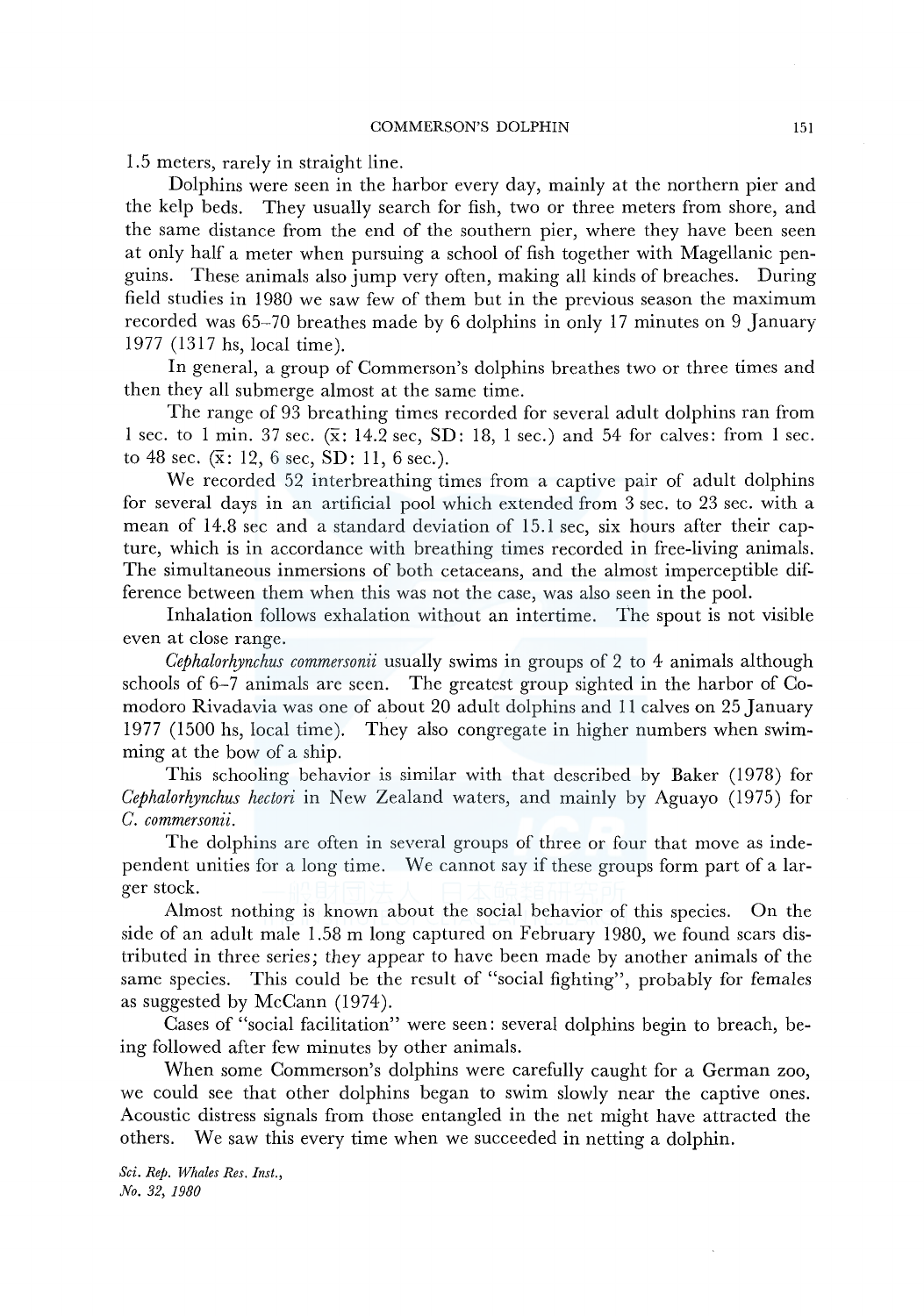#### 152 MERMOZ

It is interesting that no dolphins tried to evade the net by jumping over it. Every time they seek an exit, they do so underwater, never at the surface. Being adapted to the aquatic environmet, it is proper that when they feel danger they look for safety in the water where they can use echolocation. This case is similar to that of the Pacific tuna-porpoise problem in which *Stenella* species almost never escape from the net by breaching over it.

Rather frequently the bibliography mentions several species of cetaceans swimming together with pinnipeds, sea birds etc, but few if any of these references describe *interspecific relations* between them.

Commerson's dolphins although seen almost every day in the company of Magellanic penguins, terns and shags, never seemed to interact with these species. For example, on 11 February 1976, during field studies carried out at the San Jose gulf I sighted a lonely Commerson's dolphin swimming a hundred meters from a school of three Burmeister's porpoises, *Phocoena spinipinnis,* without noticing any kind of mutual interest (Würsig et al., 1977).

At Comodoro Rivadavia, *Cephalorhynchus commersonii* usually swims close to terns, southern sea lions and Magellanic penguins, but we never could detect interspecific activity. Also, we did not see collaboration between terns and the dolphins in the capture of schooling fishes as was described by Würsig and Würsig  $(1979)$ in dusky dolphins, *Lagenorhynchus obscurus* and sea birds at the San Jose gulf, where they feed on southern anchovies, *Engraulis anchoita.* A probable explanation of this would be that in the San Jose gulf dolphins and birds need to "drive" fishes in a compact mass to be able to feed efficiently on them, because of the extension of the gulf. Commerson's dolphins and their prey species live during summer in a relatively restricted area of shallow water where there is no need such collaboration. This would not be the case in southern, more open waters, where something similar to the situation reported by Würsig and Würsig (op. cit.) may occur.

Little data was gathered on the ecology of *C. commersonii.* 

Harmer (1922) reported krill and squids from a single animal from Puerto Stanley, Malvinas islands. Although we did not record stomach contents, from the behavior of dolphins and the capture of several hundreds of Fueguian sardines *(Sprattus fueguensis)* after the dolphins feeding activity, we conclude that this fish, probably together with silversides and southern anchovies, are the prey-species of the Commerson's dolphins in the San Jorge gulf, at least during spring and summer. The distribution of *S. fueguensis,* on the other hand, is exactly the same as that of the cetaceans (López, 1963).

Dolphins congregate in protected areas such as Comodoro Rivadavia harbor, the Ria Deseado (Santa Cruz province) and Rio Gallegos (Santa Cruz). We suppose that, as baleen whales do, they look for quiet and protected areas for calving. Dolphins are seldom seen in wide beaches as, for example, Rada Tilly south of Comodoro Rivadavia and Bahia Solano, north of it, nor are sea birds and sea lions. They might prefer harbor waters because there it would be easier to feed on schooling fishes where it is not neccesary to drive them, as was said above.

We never saw dolphins feeding at the center of the harbor, only close to the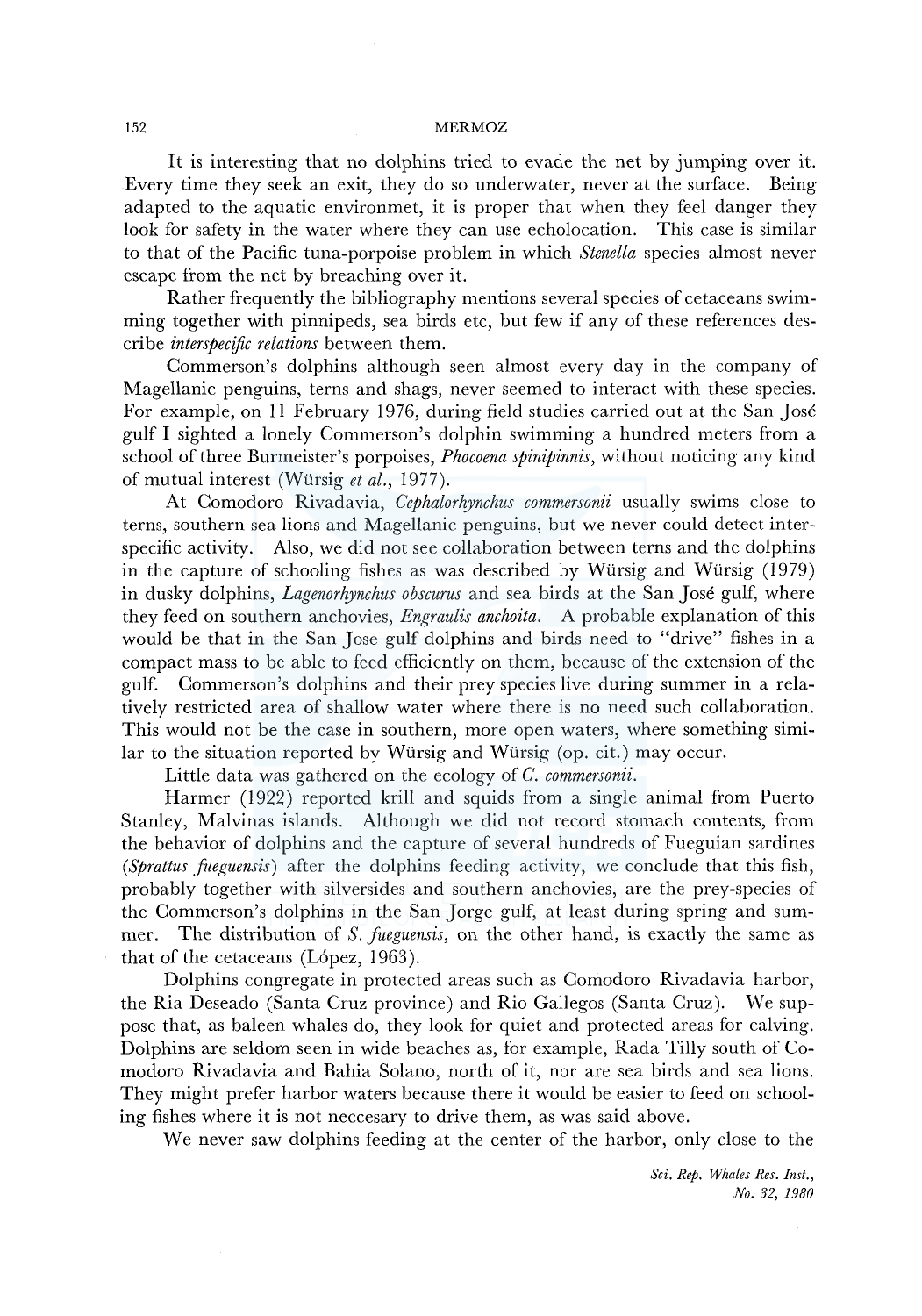## COMMERSON'S DOLPHIN 153

beach and piers. Wiirsig and Wiirsig (1979) reported the way *Lagenorhynchus obscurus* feed on *E. anchoita* at the sea surface, using it as a "wall" to which fishes are confined. It is very probable that Commerson's dolphins at Comodoro Rivadavia use the beach and piers in the same way as dusky dolphins utilize the sea surface. In the case of L. *obscurus*, generally several tens of animals drive the fishes, together with sea birds; but this does not happen with *C. commersonii,* usually not more than ten animals feed at a given time.

Commerson's dolphins spend much time swimming in kelp beds, this has been reported also by Harmer (1922) for Malvinas islands. If the cetaceans profit from this, we do not know.

Goodall (1978) reported the capture of two pregnant females on the first days of December, 1977, one of which calf was born on the beach. Another animal (RNP 634) with a near term foetus was captured on 12 December 1977.

In Comodoro Rivadavia's harbor, at the middle of January we begun to see calves with the adults. The newborn calf is completely brown, as it grows it becomes greyish and then the black and white areas begin to appear, being at first gray instead of white and darker where it will be black. At the middle of February 1980, we still see calves. A census made on 28 January on the whole harbor area, showed a minimum of 18 dolphins, two of which were calves, one of them very small. This means an adult-calf ratio of 8: 1. A similar census carried out on 25 January 1977 showed a minimum of 50 adults and 11 calves, with a ratio of 4.5: 1.

Goodall (1978) reported 105 animals of her own from Tierra del Fuego, collected mainly between 1974 and 1978, which means a mean stranding of 21 animals per year. Mitchell (1975) mentioned a report made by James G. Mead on this species in Patagonian shores in which the author suspected an annual mortality of near 100 cetaceans in the whole coast.

We have no way of knowing the exact number of animals entangled in fishermen's nets for the moment, so this is the only source of information we have on the matter at present.

Commerson's dolphin is one of most common cetaceans in Patagonian shores. The first impression we got is that it appears to occupy a very similar ecologic niche as *Lagenorhynchus obscurus* north of the San Jose gulf, both animals preying on schooling fish. If these cetaceans intermingle on Argentine shores is something we hope to study in the future.

The calving season takes place in early summer, and it appears that dolphins prefer quiet areas, although sometimes they are seen in more open waters. This could be because calves need special water conditions and there might be a preference by adult dolphins for areas in which is easier for them to feed.

## **REFERENCES**

AGUAYO L., A. 1975. Progress report on small cetacean research in Chile. *j. Fish. Res. Bd. Canada,* 32 (7): 1123-1143.

AGUAYO L., A. and D., TORRES, 1967. Observaciones sobre mamiferos marinas durante la Vigesmia Comi-